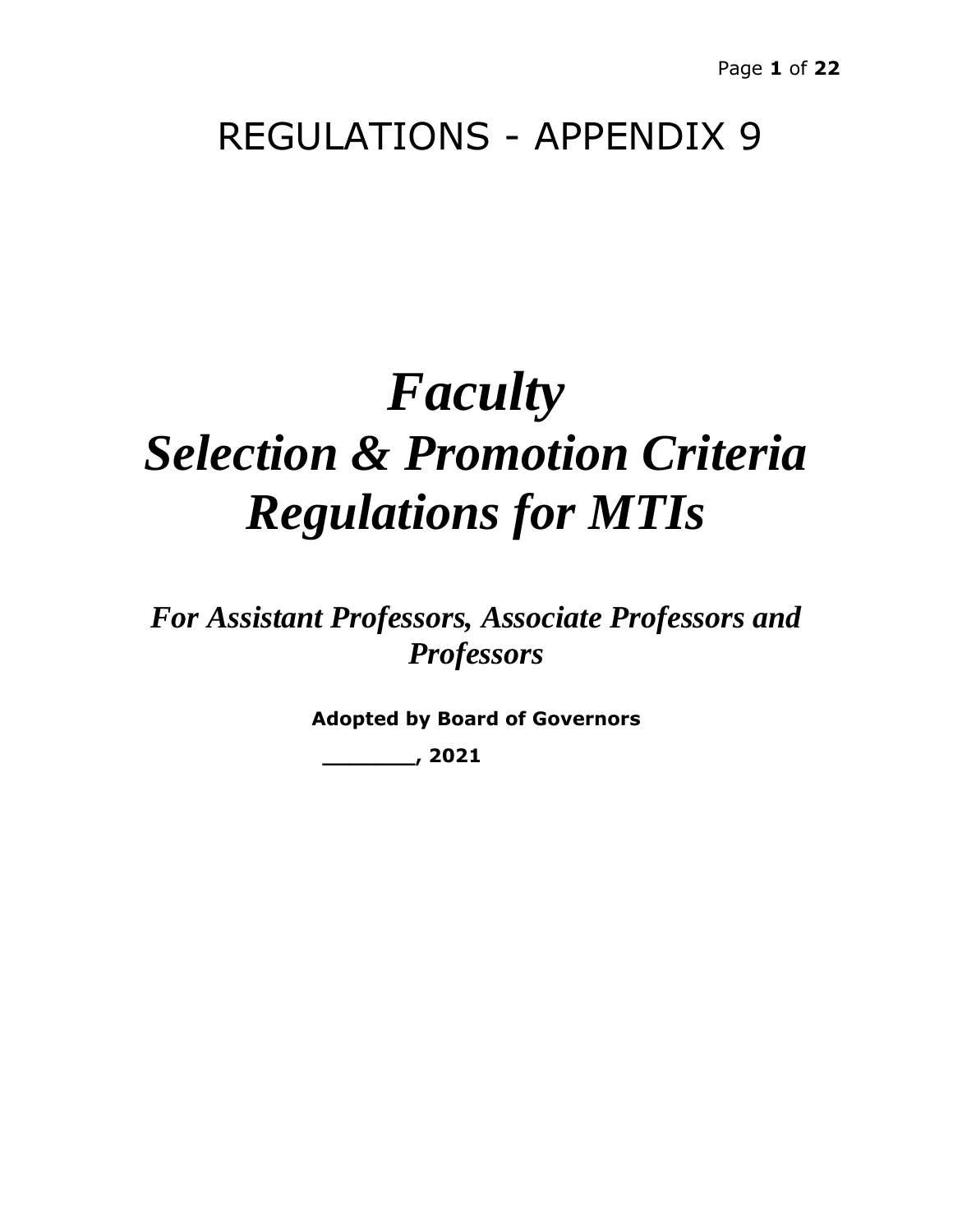# **1. SELECTION/APPOINTMENT PROCEDURES**

#### **The Selection procedures will be as noted in Regulations 22 (d).**

Upon receipt of applications for a post, the secretary (HR officer) of the Selection Committee will prepare an initial merit list based on the items below, except for the interview which will be scrutinized by the selection committee. The list of candidates of various specialties will be sent to the Chairman or Division head of the concerned Department/Division who will review this list with his faculty and shortlist the candidates to be invited for interview. In the event of three or fewer eligible applicants all applicants will be shortlisted.

Letters will be sent to the referees of the first 6 candidates, based on the merit list, or to all the shortlisted candidates if greater than 6 are shortlisted. A maximum of 21 days will be allowed for receipt of reference letters from the time of contact (referees can be contacted by letter/phone or email). *Interviews cannot proceed without the availability of the referee letters.* In the event that the reference letters for a shortlisted candidate are not received 3 days prior to the interviews, the next candidate on the initial merit list for whom reference letters are available, may be invited for interview if the shortlist would be left with fewer than 3 candidates.

A negative reference letter will exclude a candidate from the shortlist; however, the selection committee may, after investigation, choose to leave the candidate on the shortlist, but must document their reason for doing so.

At the same time as reference letters are requested, interviews will be scheduled allowing sufficient time for the candidates to conveniently attend, but not exceeding six weeks.

The interviews will be by a selection committee consisting of the Department/Division head or Chairman and three members of the concerned department (a representative sample including assistant, associate and full professors) and one member of a completely separate department (who can be an assistant, associate or full professor, but ideally not department chairman) nominated by the Dean. In addition, where necessary, an internal or external expert approved by the Dean may be included in the selection committee

Eligibility of the candidates shall be determined in accordance with the advertisement of the post. For this purpose, for all candidates the qualifications and experience etc. as on the closing date fixed/ relevant for all candidates will be taken into account. It is to be noted that

a. Canvassing in any form will disqualify the candidate.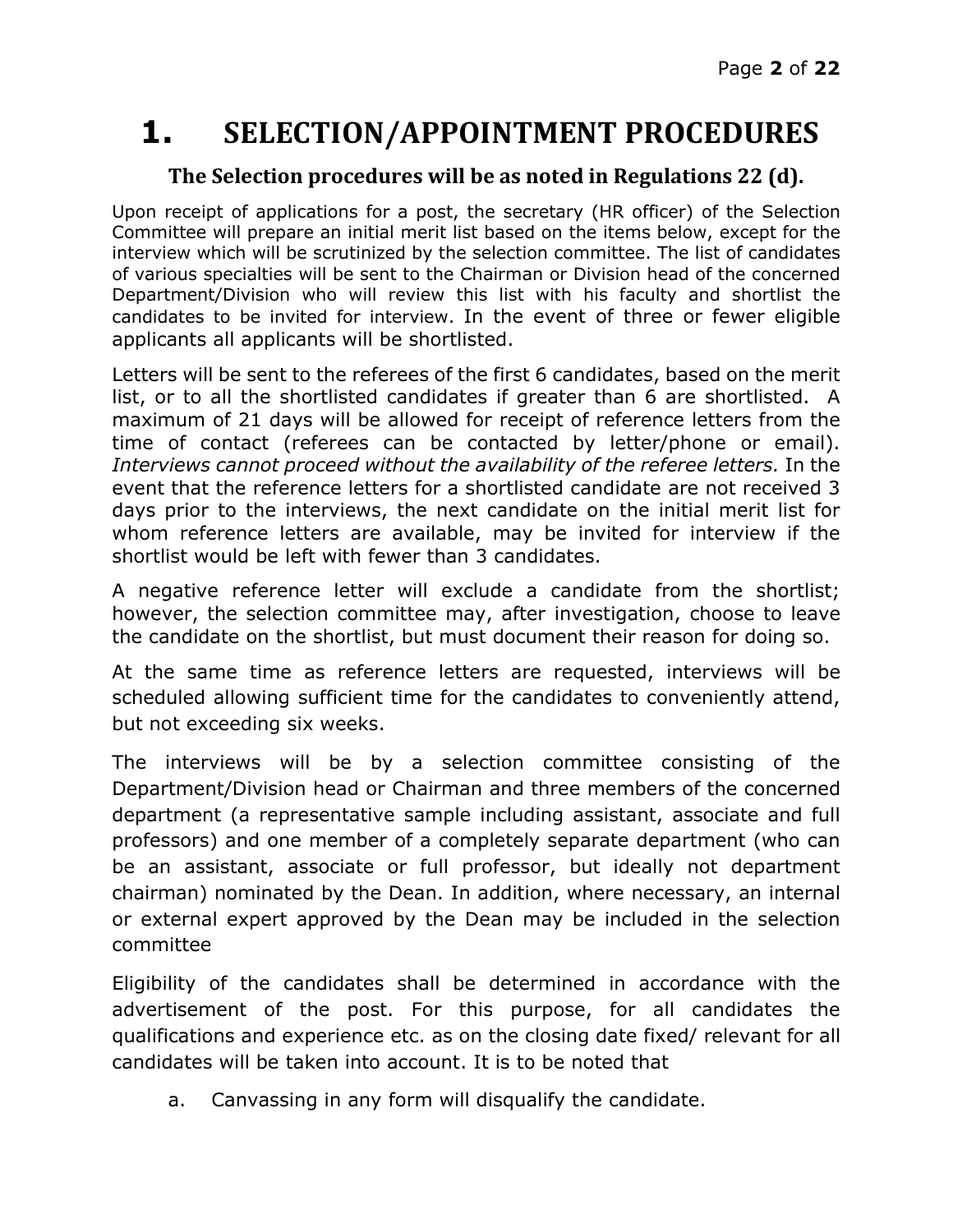- b. The candidate may be disqualified and/or excluded from interview and/or be proceeded against legally/ debarred from employment if he / she:
	- $\Box$  Knowingly furnishes any particular which is false,
	- $\square$  Suppresses material information,
	- □ Attempts to influence the Members of the Board, the officers and officials of the selection committee, Advisors and Departmental Representative called to assist the selection panel in the interview,
	- $\Box$  Attempts to obtain support for his / her candidature by improper means,
	- $\Box$  Submits forged certificates,
	- $\Box$  Tampers with the entries in his / her academic certificates.

## **A.ELIGIBILITY CRITERIA FOR SELECTION OF ASSISTANT PROFESSORS.**

#### **1. ACADEMIC QUALIFICATIONS. (Max 10 marks)**

- a. For **clinical subjects** MB, BS degree, and higher diploma such as FCPS, MRCP, FRCS or American Board qualification or equivalent qualification. PMC registration is required prior to appointment.
- b. For **basic science subjects**, either Ph.D in the relevant subject from a reputable University or FCPS in the relevant subject or MB,BS degree with M.Phil degree in the relevant subject.
- c. Only the qualifications and experience possessed on the closing date of the application shall be taken into consideration.
- d. A candidate who has been declared to have passed a particular Degree/Diploma examination may be considered provisionally on the basis of provisional certificates signed by the Controller of Examination provided that the proper degree/ PMC certificate must be available to the selection committee on or prior to the day of interview.
- e. The eligibility of a candidate claiming to be in possession of equivalent Qualifications if not specifically laid down in the service rules shall be decided by the Selection Committee on the merits of each case.

**MARKS:** Marks may be given for the **quality of the education** based on the reputation and standing of the training institution and supervising faculty (Max 10 marks).

#### **2. EXPERIENCE (Max 9 marks)**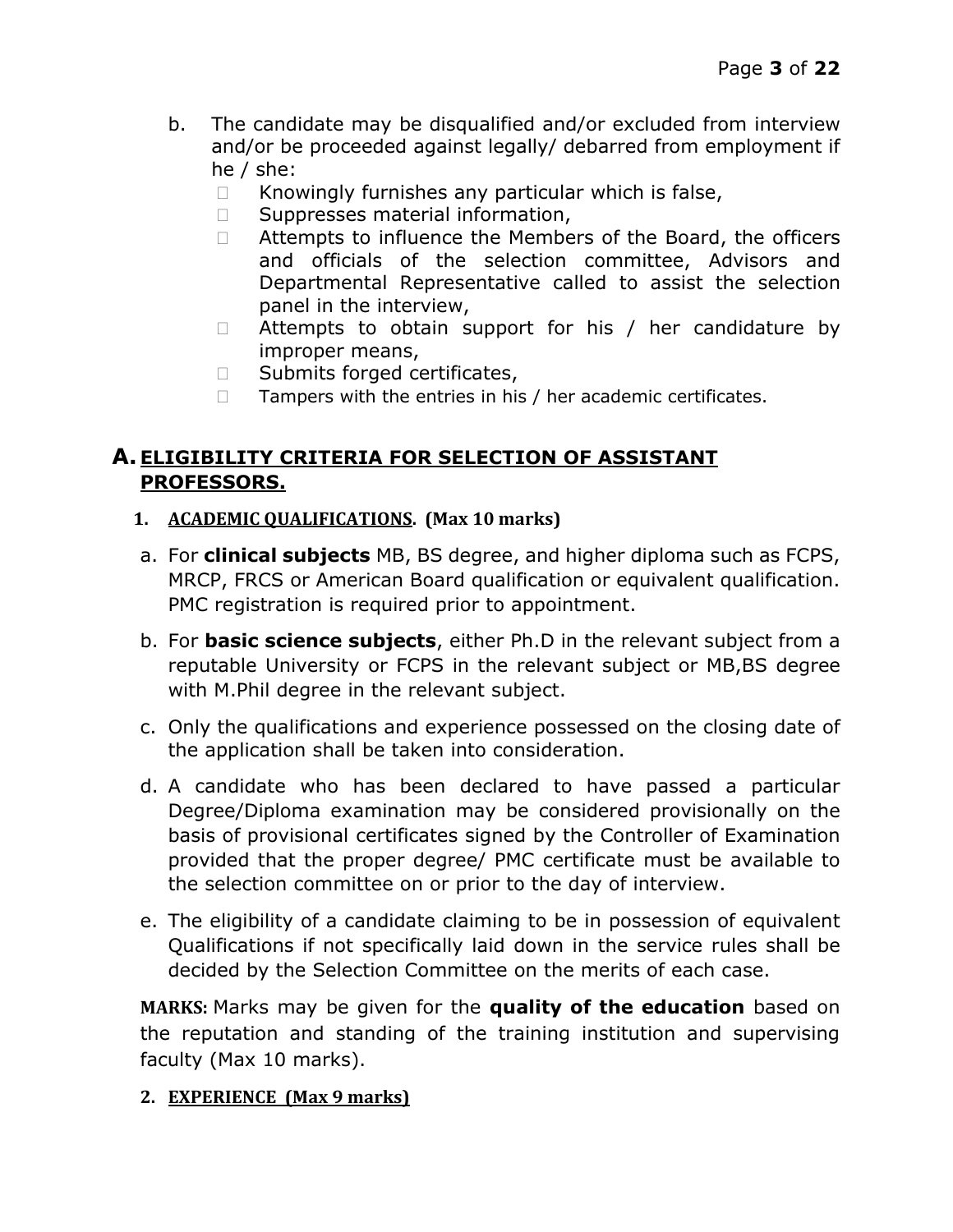Experience in the relevant specialty in a PMC recognized medical teaching institution will be considered for additional marks; the following principles shall be followed in determining the experience:

- a. Experience means the experience gained in a regular full time paid job acquired after obtaining the prescribed qualification.
- b. Experience gained during appointment on adhoc or contract basis or in officiating capacity
- c. The period of training undergone by a candidate for becoming eligible for the award of actual degree/certificate shall not be counted.
- d. Teaching Experience must be in a PMC recognized Medical Teaching Institution.

#### **Marks:-**

**4.**

a) Marks may be given for teaching experience gained after the minimum experience required for the post: Maximum 9 marks @ maximum 3 marks/ year.

#### **3. RESEARCH (Max 15 marks)**

First/corresponding author research papers – (As per scoring criteria)

Marks will be assigned as follows:

- a) 5 marks for papers in recognized journals with impact factor  $>1.0$
- b) 2 mark for journals with impact factor  $>0.3$  <1.0
- c) 0.5 marks for journals with impact factor  $>0.1$  <0.3
- d) 0.25 marks for journals in the PMC or HEC list, excluding the ones noted above.

**4. EXTRA TRAINING/CERTIFICATION (Max 10 marks)** in the relevant specialty will be given additional marks; this must be substantive training leading to a recognized diploma/certificate, e.g Interventional cardiology, or interventional radiology, medical education, etc. Mere attendance at a short (3 -4 month) course is excluded.

# **5**. **REFERENCE LETTERS (Max 6 Marks)**

 A maximum of 3 referee letters may be considered. Each letter will be marked by each selection committee member on a grading of 0 to 2, provided that a poor reference will require further investigation by the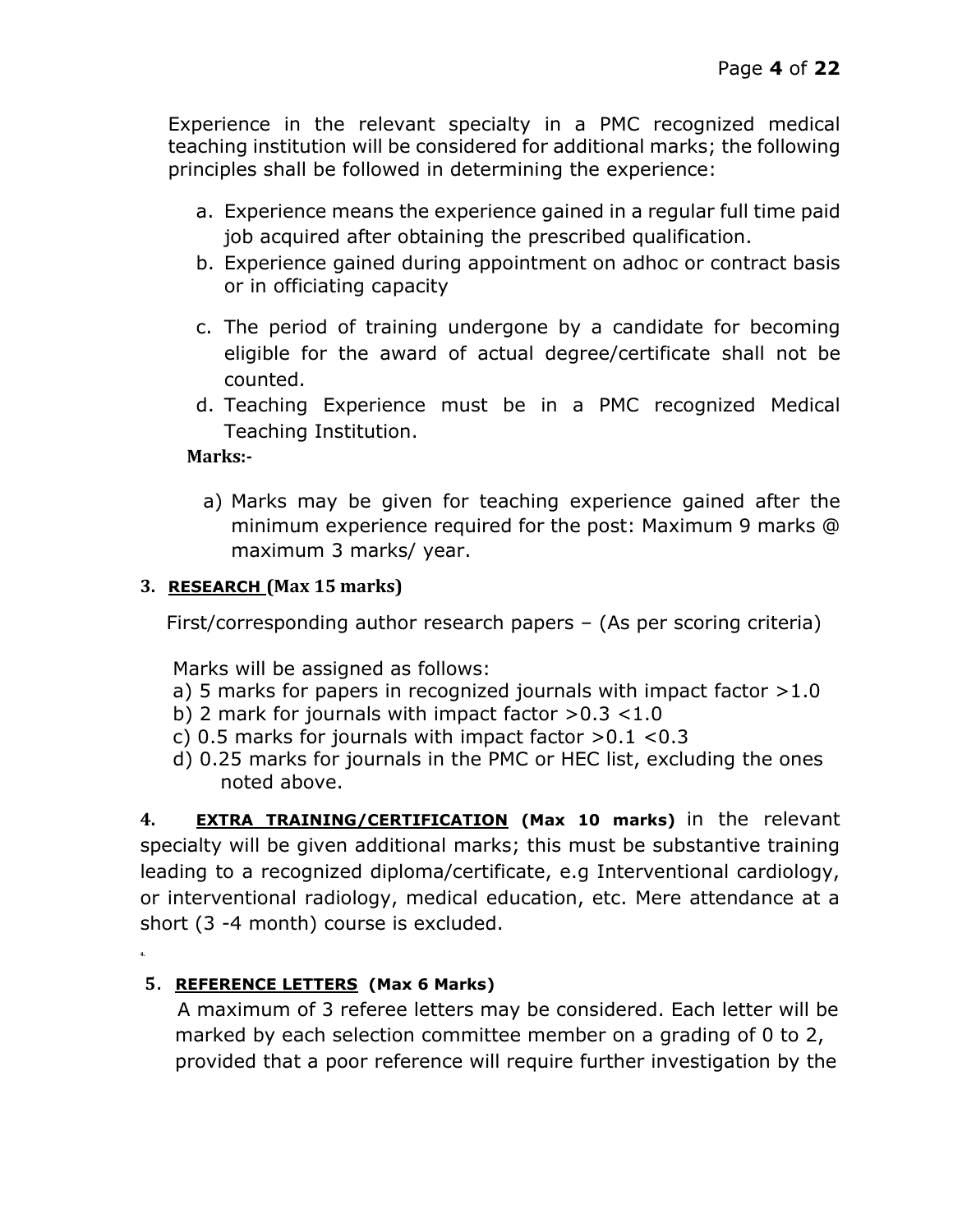selection committee and the final findings may result in exclusion of the candidate from consideration.

#### **INTERVIEW (maximum 50 marks):**

- i. Knowledge of concerned specialty/subject **=** 20 marks
- ii. Research related knowledge **=** 10 marks
- iii. Communication skills (articulate, confidence) **=** 10 marks
- iv. Knowledge of medical ethics **=** 5 marks
- v. Leadership skills, Audit /Clinical governance **=** 5 marks

Passing marks for interview will be a minimum of 50% i.e. 25 marks. *If the marks given by any member of the selection committee fall outside the average marks of all the members by more than 25%, the reviewer may reconsider his/her marks, or the reviewer's marks will be excluded from the final calculation.*

#### **SUMMARY OF MARKS**

|                                    | Maximum marks |  |
|------------------------------------|---------------|--|
| Quality of training                | 10            |  |
| <b>Teaching Experience</b>         |               |  |
| Research:                          | 15            |  |
| Extra training & certification $=$ | 10            |  |
| References                         |               |  |
| Interview:                         | 50            |  |
|                                    |               |  |

**The subsequent process is as described in item (6) below.**

#### **B. ELIGIBILITY CRITERIA FOR SELECTION OF ASSOCIATE PROFESSOR**

#### **CLINICAL TRACK AND REGULAR TRACK IN CLINICAL SCIENCES**

 **Associate and full professors in the clinical sciences may be appointed in one of two career tracks: clinical track and regular track, provided that the ratio of clinical track to regular track in any division or department must not exceed 1:2, i.e, the number of**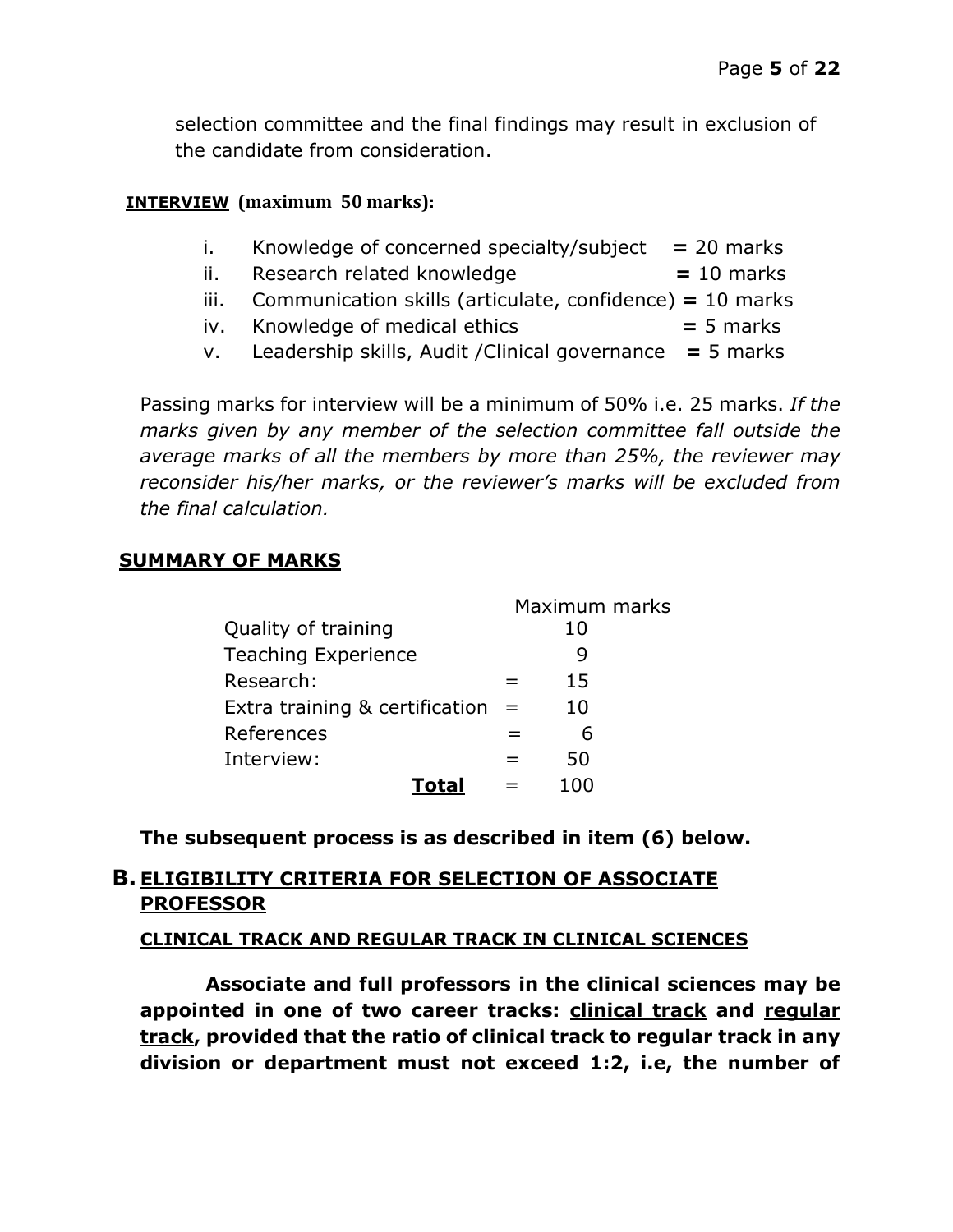**regular track faculty must always be at least twice as many as clinical track faculty.**

**The general requirements for the regular track are excellence as a clinician and teacher and evidence of sustained research activity. these are elaborated further below.**

**The general requirements for the clinical track are a high level of professional competence, as well as significant achievement, in one of the following: clinical achievement, or education, or health service management** 

#### **APPLICABLE TO BOTH CLINICAL SCIENCE TRACKS**

#### **Must meet all criteria stated above for assistant professor, and**

- a. Eight years' experience in the post as Faculty after FCPS/CCST as Assistant Professor.
- b.EXCEPT **in the case of outstanding merit** (Scores 70% or more) **when appointment may occur after a minimum of 4 years as assistant professor and the candidate must have**:
	- i) At least 8 first or corresponding author papers in the post,
	- ii) Evidence of outstanding clinical performance documented by letters from peers, with specifics (i.e. it isn't adequate to say "he's a great clinician" – specific instances must be documented),
	- iii) Evidence of National/International reputation invited lectures, visiting professorships, etc.
- c. SHORTLISTING CRITERIA: Short listing will be based on qualifications as noted in advertisement, any additional qualifications, the quality of training (based on reputation/supervisors), and experience/appointment in reputable modern facility/ institution. The search/selection committee may assign marks as desired.

#### **Marks distribution for Selection of faculty as Associate Professor (Clinical Sciences)**

 Total marks: 100 [minimum 60 marks necessary for selection] PUBLICATION REQUIREMENTS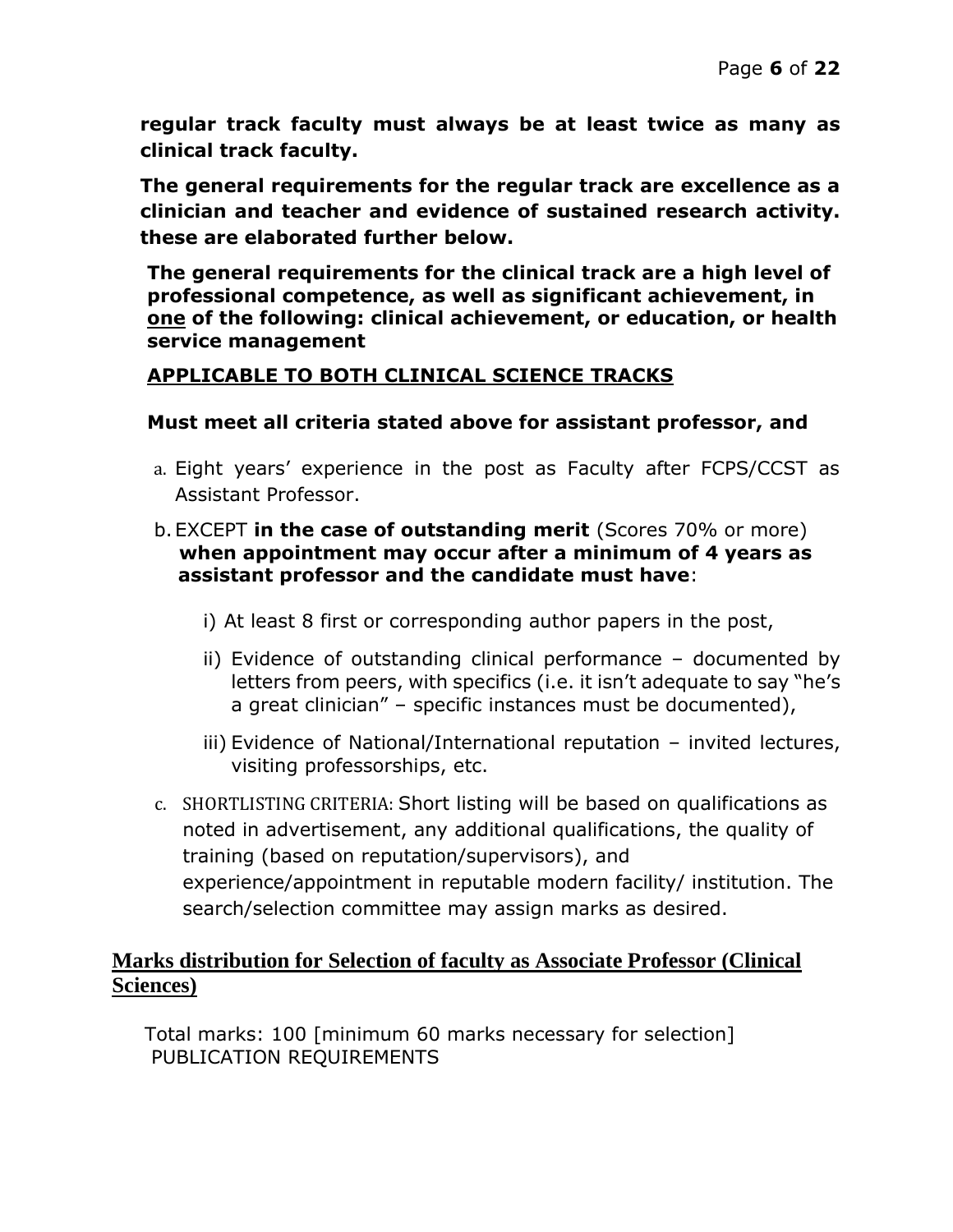- 1.REGULAR TRACK: At least 6 first/corresponding author research publications in a PMC recognized journal in present post,
- 2. CLINICAL TRACK: At least 3 first/corresponding author publications which may be research, review or editorials in a PMC recognized journal.

INTERVIEW MARKING SHEET REGULAR TRACK

| Item | Description                                                                                                                         | Max Marks |
|------|-------------------------------------------------------------------------------------------------------------------------------------|-----------|
| 1a.  | Certified supervisor of CPSP/Royal Colleges/US<br>boards                                                                            | 5         |
| b    | Quality of current practice [Institution/facilities]                                                                                | 15        |
| 2.   | Additional qualifications in current post [subspecialty]<br>certification/training]                                                 | 10        |
| 3.   | Administrative activities [Member of an academic or<br>administrative committee of the institution.]                                | 10        |
| 4.   | Medical Education: excellence in teaching, [student]<br>evaluations, student performance, development of<br>teaching programs, etc] | 10        |
| 5a   | Scholarship:<br>a) Published papers [first or corresponding author<br>over and above 6 mandatory papers in current<br>post]         | 15        |
| 5b   | Presentations at international and national medical meetings,                                                                       | 10        |
| 5c   | Continuing involvement in scholarship and Research (grants,<br>abstracts }                                                          | 10        |
| 6    | Local and regional recognition<br>[visiting professorships, invited talks at regional<br>meetings]                                  | 15        |

- 1. Research Publications**:** For assigning marks for publications the following considerations will apply:
	- i) First or corresponding author is a must.
	- ii)No marks will be given for the mandatory requirement of 6 papers as first or corresponding author in the current post
	- iii) For papers as first or corresponding author over and above the mandatory requirement of 6 papers, the marks will be assigned as follows:
		- a) 5 marks for papers in recognized journals with impact factor  $>1.0$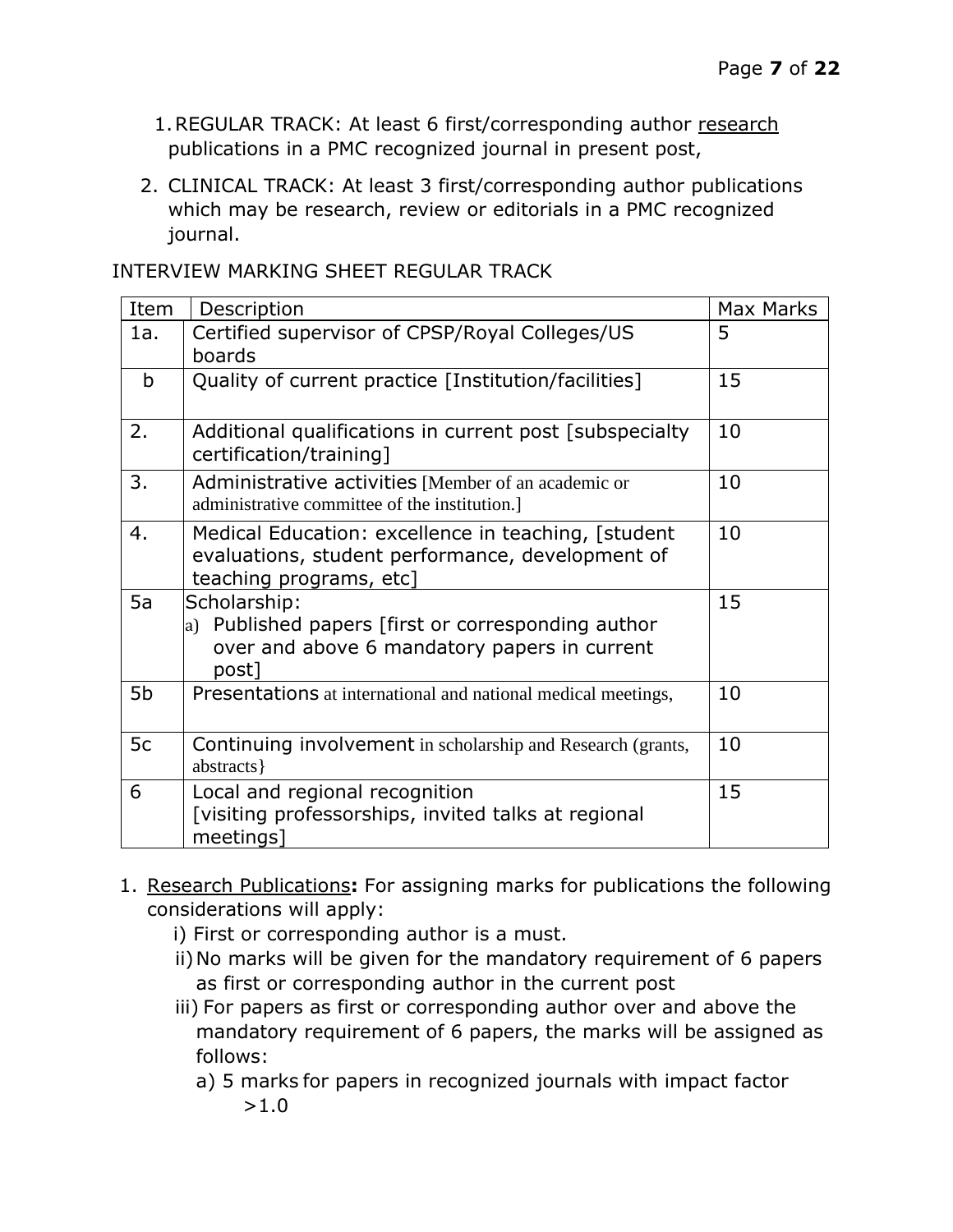- b) 2 marks for journals with impact factor  $>0.3$  <1.0
- c) 0.5 marks for journals with impact factor >0.1 <0.3
- d) 0.25 marks for journals in the PMC or HEC list, excluding the

ones noted above in (a), (b), and (c).

2. EDUCATION: A record of excellence in at least one of the following levels of education: undergraduate, graduate, or postgraduate (which includes other health professionals). Excellence must be documented by letters, teaching awards etc.

INTERVIEW MARKING SHEET CLINICAL TRACK

| Item        | Description                                                                                                                         | Max Marks |
|-------------|-------------------------------------------------------------------------------------------------------------------------------------|-----------|
| 1a.         | Certified supervisor of CPSP/Royal Colleges/US boards                                                                               | 5         |
| $\mathbf b$ | Quality of current practice [Institution/facilities]                                                                                | 10        |
| 2.          | Additional qualifications in current post [subspecialty<br>certification/training]                                                  | 10        |
| 3           | Clinical achievement,                                                                                                               | 25        |
|             | or                                                                                                                                  |           |
|             | Achievement in Education,                                                                                                           |           |
|             | or                                                                                                                                  |           |
|             | Health Service Management.                                                                                                          |           |
|             |                                                                                                                                     |           |
| 4.          | Medical Education: excellence in teaching, [student]<br>evaluations, student performance, development of<br>teaching programs, etc] | 15        |
| 5a          | Scholarship:                                                                                                                        | 15        |
|             | Published papers [first or corresponding author<br>over and above 3 mandatory papers in current                                     |           |
|             | post]                                                                                                                               |           |
| $\mathbf b$ | Presentations at international and national medical meetings,                                                                       | 10        |
| 6           | Local and regional recognition                                                                                                      | 10        |
|             | [visiting professorships, invited talks at regional<br>meetings]                                                                    |           |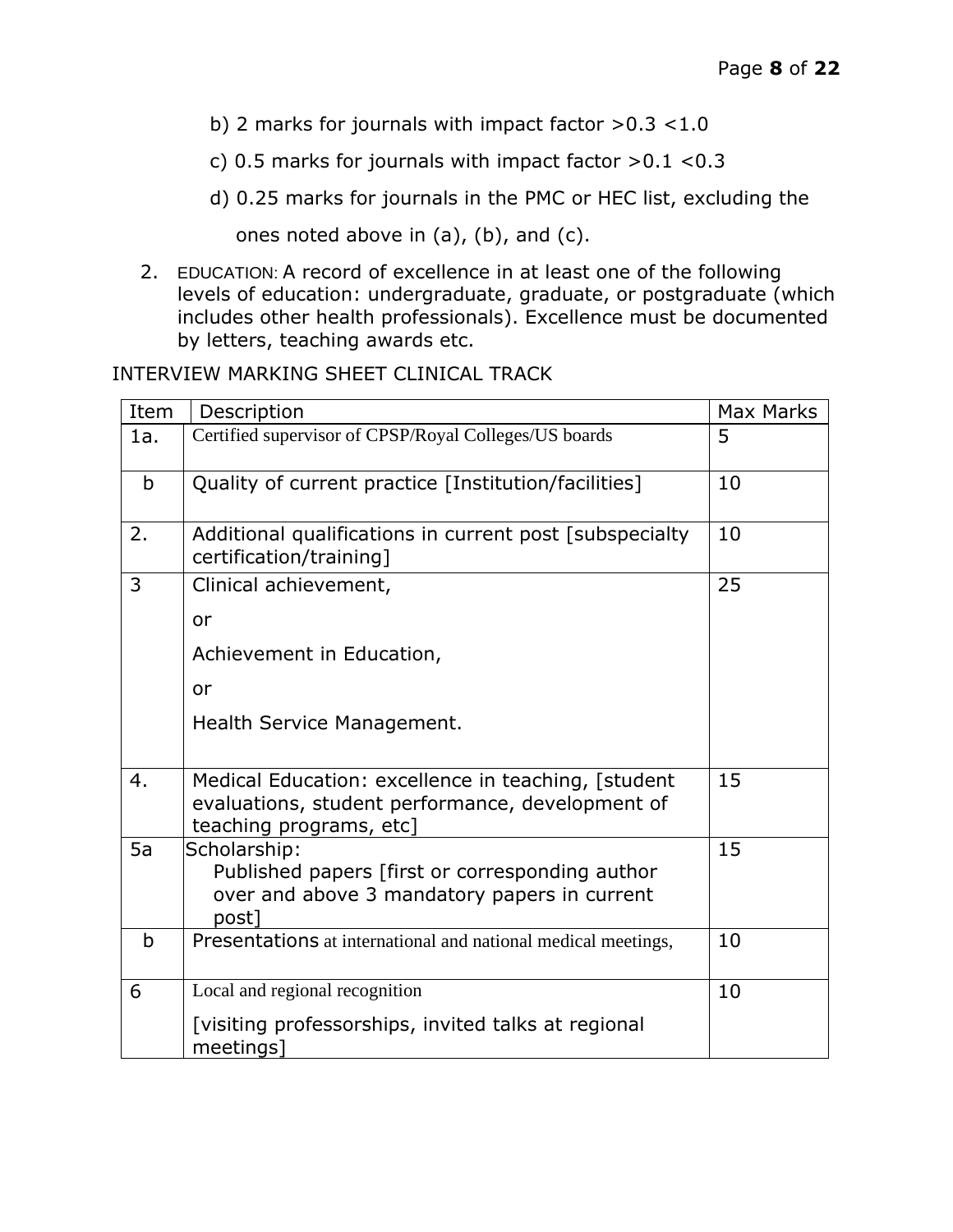**Clinical Achievement:** development and/or improvement of clinical protocols and guidelines, or clinical programs, or quality initiatives that demonstrate objective positive impact in the quality of patient care. There must be objective evidence of the candidate's personal contributions to the development or improvement.

**Achievement in education** includes (a) and (b) below, and is measured through

a) the development of **one** of the following and objective demonstration of its positive outcomes. There must be objective evidence of the candidate's personal contributions to the development or improvement.

i. New and/or innovative educational program ii. New and/or innovative curriculum iii. Leadership of new and/or innovative educational programs iv. New and/or innovative assessment tools v. A recognized leader in the skills of mentoring/advising

Significant contributions in one of the educational areas above must be substantiated by documented improvements to education. Examples include, but are not limited to, outstanding achievement in accreditation; educational material such as syllabi, curricula, webbased modules and courses that demonstrate improvement in the quality of a course; newly developed assessment tools that helps measure achievement of course objectives; dissemination of achievements at regional or national conferences; or results of a mentoring relationship such as the success of an advisee that can be linked to the mentor's role.

b. A record of excellence in at least one of the following levels of education: undergraduate, graduate, or postgraduate (which includes other health professionals).

**Health Service Management**: measured through the development of clinical programs or clinical support programs which objectively improve the effectiveness, efficiency, safety, timeliness, patient-centeredness, or equity of health care delivery; development of effective physician leadership programs; and/or scholarly evaluation of health care delivery. There must be objective evidence of the candidate's personal contributions to the development or improvement.

#### **BASIC SCIENCES**

**The general requirements for selection as associate professor in the Basic Sciences are either a Ph.D degree from a reputable University in the relevant discipline or FCPS in the relevant**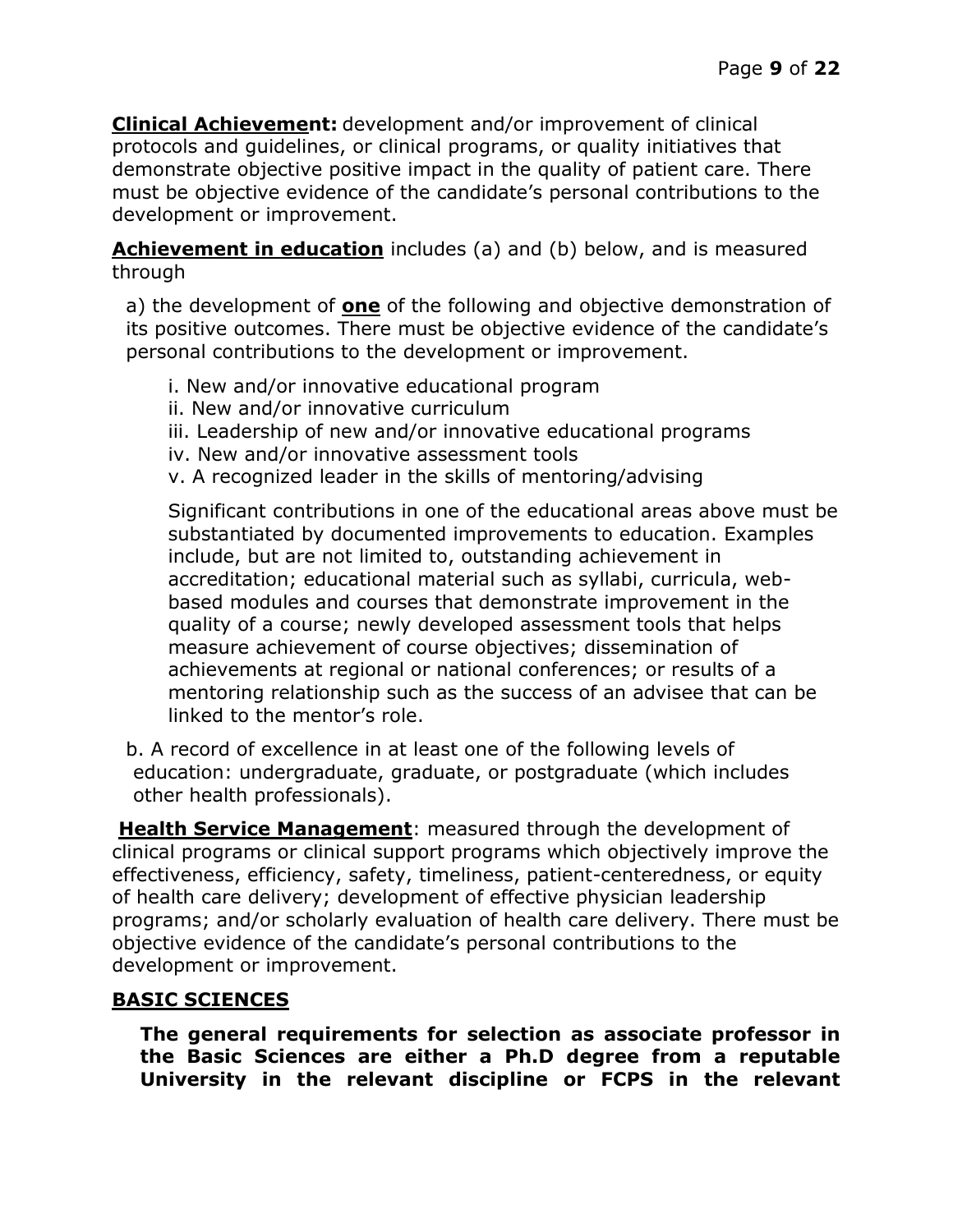**specialty and excellence as a teacher and evidence of sustained research activity. These are elaborated further below.**

#### **INTERVIEW MARKING SHEET BASIC SCIENCES**

| Item        | Description                                                                                                                                 | <b>Max Marks</b> |
|-------------|---------------------------------------------------------------------------------------------------------------------------------------------|------------------|
| 1a.         | Certified supervisor of M.Phil candidates (5 marks)<br>(must have a minimum of 3 M.Phil trainees, 5 marks for each<br>trainee beyond three) | 20               |
| b           | Quality of current post [Institution/facilities]                                                                                            | 10               |
| 2.          | Additional qualifications in current post<br>[certification/training]                                                                       | 5                |
| 3a          | Achievement in Education                                                                                                                    | 20               |
| 3 b.        | Medical Education: excellence in teaching, [student]<br>evaluations, student performance, development of<br>teaching programs, etc]         | 10               |
| 4a          | Scholarship:<br>Published papers [first or corresponding author<br>over and above 3 mandatory papers in current<br>post]                    | 15               |
| $\mathbf b$ | Presentations at international and national medical meetings,                                                                               | 10               |
| 5           | Local and regional recognition<br>[visiting professorships, invited talks at regional<br>meetings]                                          | 10               |

**Achievement in education/medical education** includes (a) and (b)

below, and is measured through

a) the development of **one** of the following and objective demonstration of its positive outcomes. There must be objective evidence of the candidate's personal contributions to the development or improvement.

- i. New and/or innovative educational program
- ii. New and/or innovative curriculum
- iii. Leadership of new and/or innovative educational programs
- iv. New and/or innovative assessment tools
- v. A recognized leader in the skills of mentoring/advising

Significant contributions in one of the educational areas above must be substantiated by documented improvements to education. Examples include, but are not limited to, outstanding achievement in accreditation; educational material such as syllabi, curricula, web-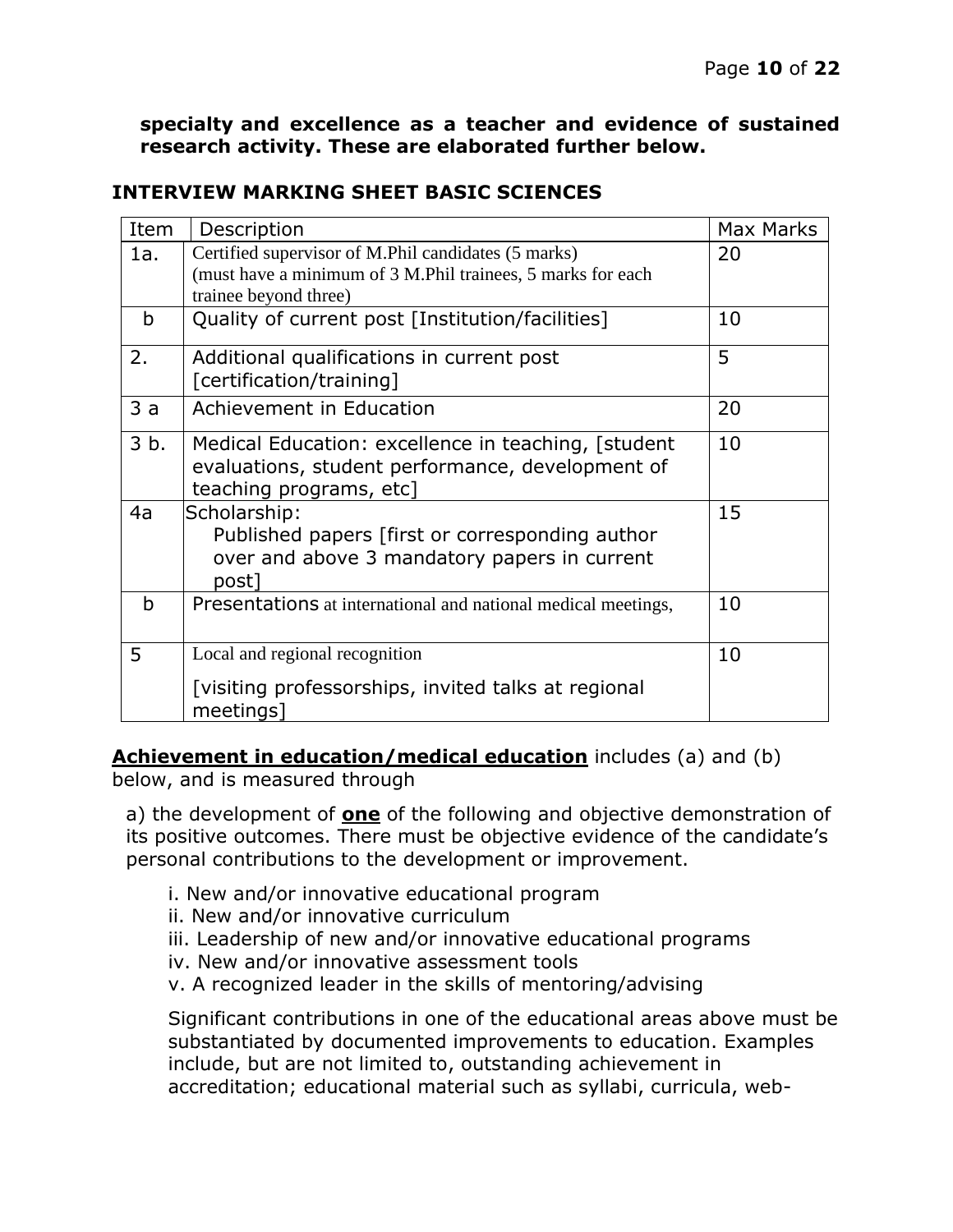based modules and courses that demonstrate improvement in the quality of a course; newly developed assessment tools that helps measure achievement of course objectives; dissemination of achievements at regional or national conferences; or results of a mentoring relationship such as the success of an advisee that can be linked to the mentor's role.

b) A record of excellence in at least one of the following levels of education: undergraduate, graduate, or postgraduate (which includes other health professionals).

Research Publications**:** For assigning marks for publications the following considerations will apply:

- i) First or corresponding author is a must.
	- iv) No marks will be given for the mandatory requirement of 6 papers as first or corresponding author in the current post
	- v)For papers as first or corresponding author over and above the mandatory requirement of 6 papers, the marks will be assigned as follows:
		- a) 5 marks for papers in recognized journals with impact factor >1.0
		- b) 2 marks for journals with impact factor >0.3 <1.0
		- c) 0.5 marks for journals with impact factor  $>0.1$  <0.3
		- d) 0.25 marks for journals in the PMC or HEC list, excluding the ones noted above in (a), (b), and (c).

# **C. ELIGIBILITY CRITERIA FOR SELECTION OF PROFESSOR –**

### **CLINICAL TRACK AND REGULAR TRACK IN CLINICAL SCIENCES**

#### **Must meet all criteria for Associate professor (above).**

- a. Eight years' experience as Associate Professor in a reputable institution.
- **b.** EXCEPT **in the case of outstanding merit** (Scores 70% or more) **when appointment may occur after a minimum of 4 years as associate professor and the candidate must have**:

i) At least 8 first or corresponding author papers as associate professor IN ADDITION TO whatever paper requirement existed for the previous post.

ii)Evidence of outstanding clinical performance – documented by letters from peers, with specifics (i.e. it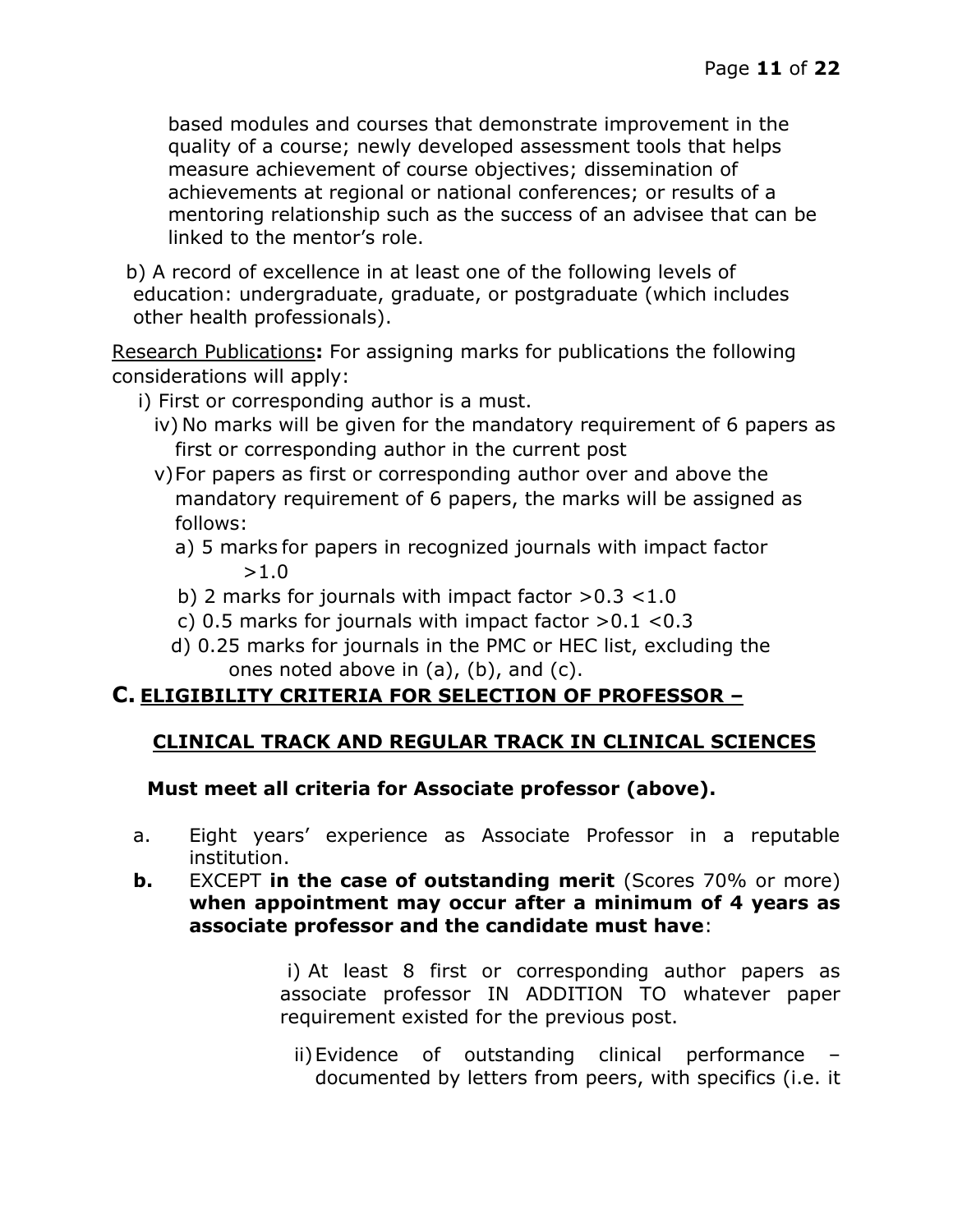isn't adequate to say "he's a great clinician" – specific instances must be documented).

- iii) Evidence of National/International reputation invited lectures, visiting professorships etc
- **c. Significant institutional influence, regional, and national recognition is most consistent with appointment or promotion to the rank of Professor.**

**The marking for both tracks will be similar to those for Associate professor but keeping in view item (c) above for items 5 and 6.**

#### **BASIC SCIENCES**

**Must meet all criteria for Associate professor, basic sciences (above).**

**a. Certified supervisor of PhD students (must have at least 3 Ph.D students who have either been granted Ph.Ds or be in the process of completing their PhD degrees)**

b. Eight years' experience as Associate Professor in a reputable institution.

#### **c.** EXCEPT **in the case of outstanding merit** (Scores 70% or more) **when appointment may occur after a minimum of 4 years as associate professor and the candidate must have**:

- i) At least 8 first or corresponding author papers as associate professor IN ADDITION TO whatever paper requirement existed for the previous post.
- **ii)** Evidence of outstanding educational performance documented by letters from peers, with specifics (i.e. it isn't adequate to say "he's a great teacher" – specific instances must be documented), **including supervision of more than 3 Ph.D students**
- iii) Evidence of National/International reputation invited lectures, visiting professorships etc

**Significant institutional influence, regional, and national recognition is most consistent with appointment or promotion to the rank of Professor**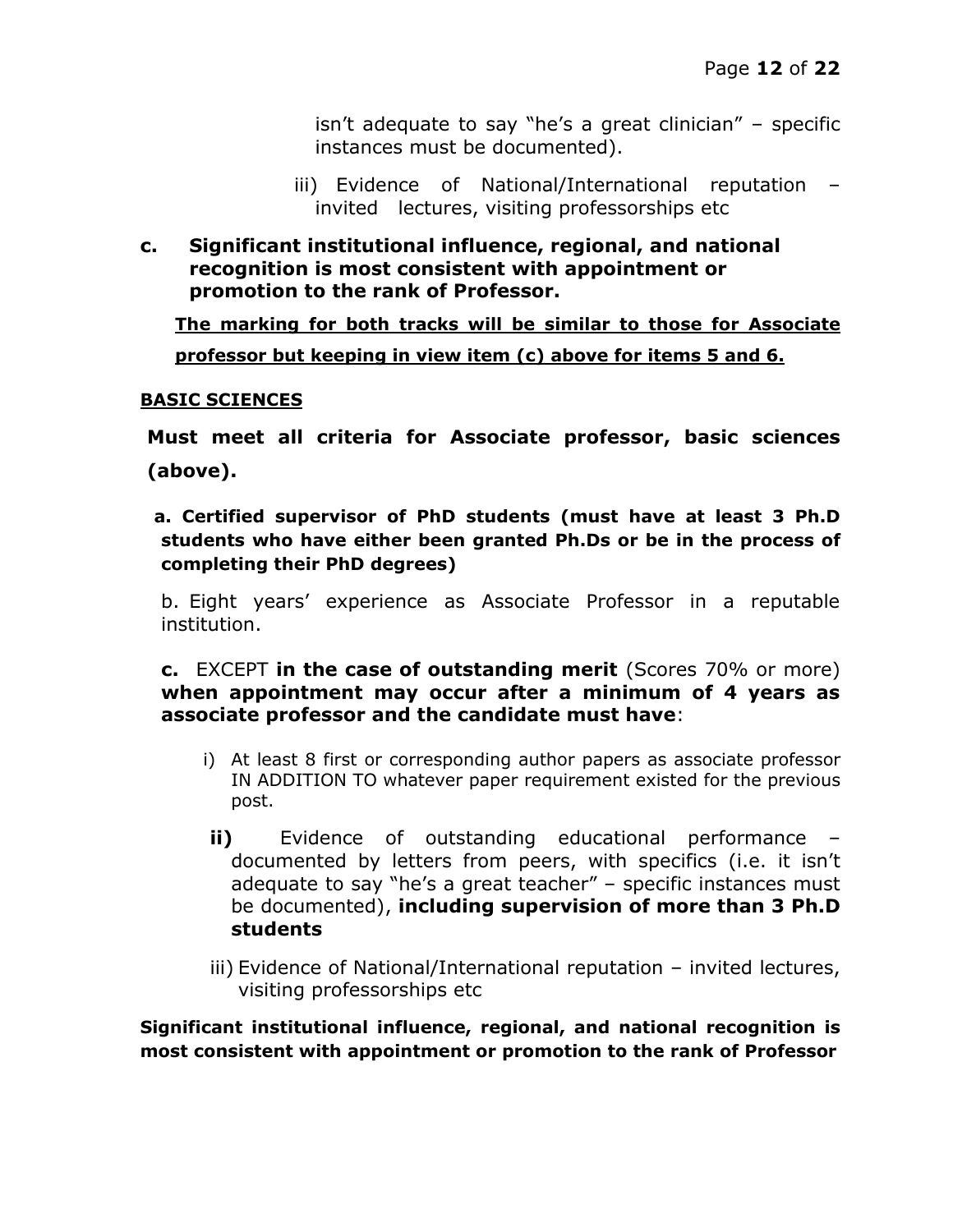#### **6. FINAL DECISION/RECOMMENDATION.**

- **a.** When all shortlisted candidates have been interviewed, the secretary, Selection Committee, shall prepare a merit list based on the aggregate marks obtained on the evaluation sheets and submit to the Chairman of the Selection Committee.
- **b.** The Selection Committee will review the list in conference and come to a final decision on the grading of the candidates. The rationale for this grading will be written by the Chairman and approved and signed by members of the Selection Committee.
- **c.** The selected candidate will be recommended to the Dean for appointment.

When two or more than two candidates have secured equal marks in aggregate, the candidate who has secured higher marks in the interview shall be given preference.

#### **7. REPRESENTATION.**

Representation should be addressed to the Academic Council, which shall decide the case on merit alone and will advise the Dean who will be the final authority.

#### **N.B.**

#### ALL MEMBERS OF THE SELECTION COMMITTEE ARE REQUIRED TO WRITE THEIR RATIONALE FOR AWARDING MARKS FOR EACH ITEM

IF THE MARKS GIVEN BY ANY MEMBER OF THE SELECTION COMMITTEE FOR ANY ITEM FALL OUTSIDE THE AVERAGE MARKS OF ALL THE MEMBERS FOR THAT ITEM BY MORE THAN 25%, THE REVIEWER MAY RECONSIDER HIS/HER MARKS, OR THE REVIEWER'S MARKS WILL BE EXCLUDED FROM THE FINAL CALCULATION.

MEMBERS OF THE SELECTION COMMITTEE MUST RECUSE THEMSELVES FROM THE COMMITTEE IF THEY PERCEIVE A CONFLICT OF INTEREST AS DEFINED IN THE MTI CONFLICT OF INTEREST RULES.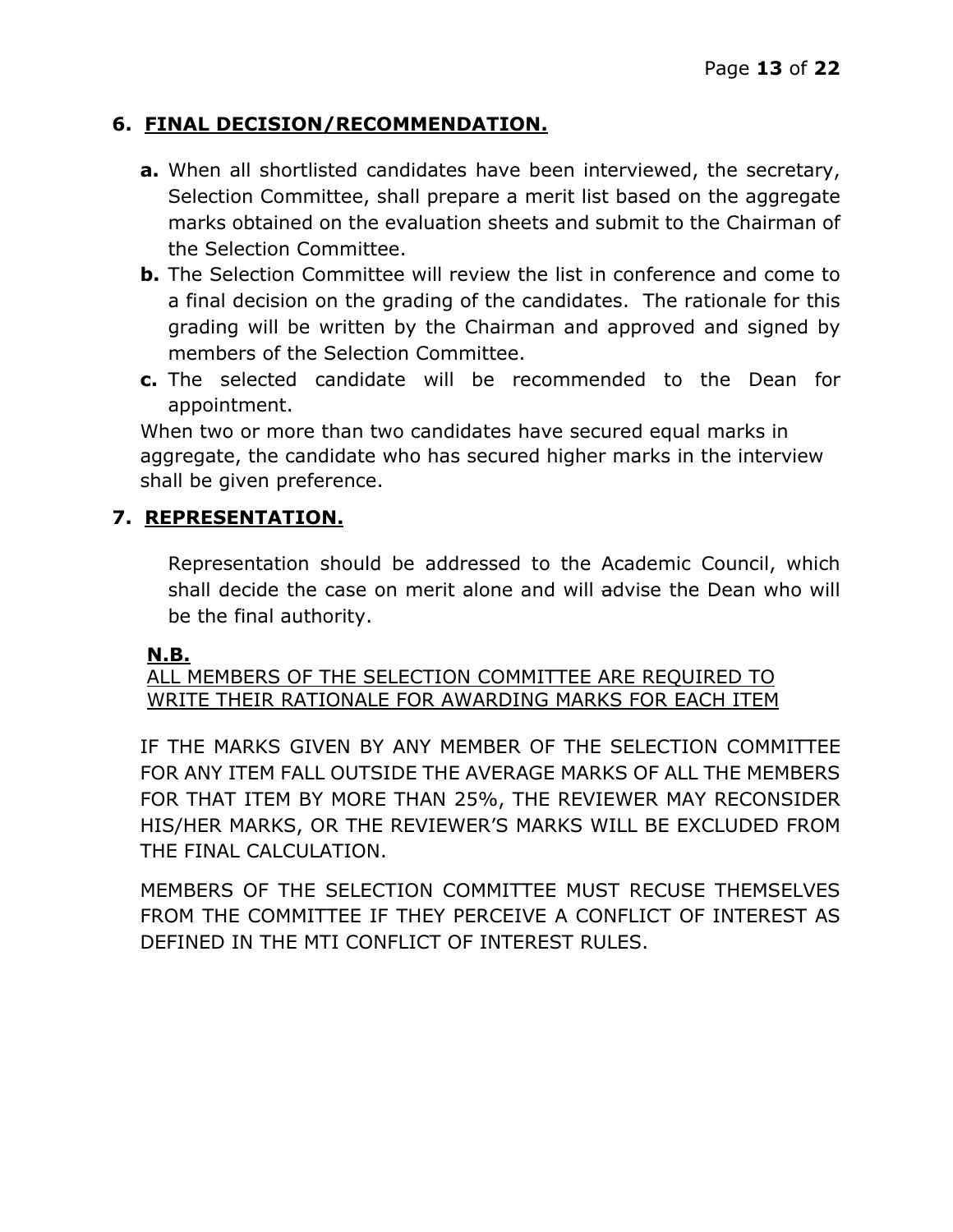# **PROMOTION PROCEDURES**

The promotion procedure will be as noted in Regulations 22 (e). The promotion criteria and the marking are only for the Medical College or Institutional promotion committee (IPC). **Promotion is based on these criteria and no interview is required.**

The departmental promotion committee should be aware of these criteria when preparing the dossier and nominating a faculty member for promotion. The departmental nomination must be accompanied by a supporting letter from the chairman outlining the rationale for the nomination indicating the track, regular or clinical, and addressing each of the requirements for the chosen track. The letter should also affirm that it represents the departmental committee consensus.

# **CLINICAL TRACK AND REGULAR TRACK (CLINICAL SCIENCES).**

Associate and full professors may be promoted in one of two career tracks: **clinical track** and **regular track**, provided that the ratio of clinical track to regular track in any division or department must not exceed 1:2, i.e, the **number of regular track faculty must always be at least twice as many as clinical track faculty.**

the general requirements for the regular track are excellence as a clinician and teacher and evidence of sustained research activity. These are elaborated further below.

the general requirements for the clinical track are a high level of professional competence, as well as significant achievement, in **one** of the following: clinical achievement, or education, or health service management.

#### **CRITERIA FOR PROMOTION TO ASSOCIATE PROFESSOR/ PROFESSOR (CLINICAL SCIENCES) APPLICABLE TO BOTH TRACKS**

- d. Certified supervisor of CPSP
- e. Eight years' experience in the post as faculty after FCPS/CCST as Assistant Professor. For the post of Professor, the candidate shall be eligible after spending eight years as associate professor. Eight years' experience in the post is essential for selection to a higher post,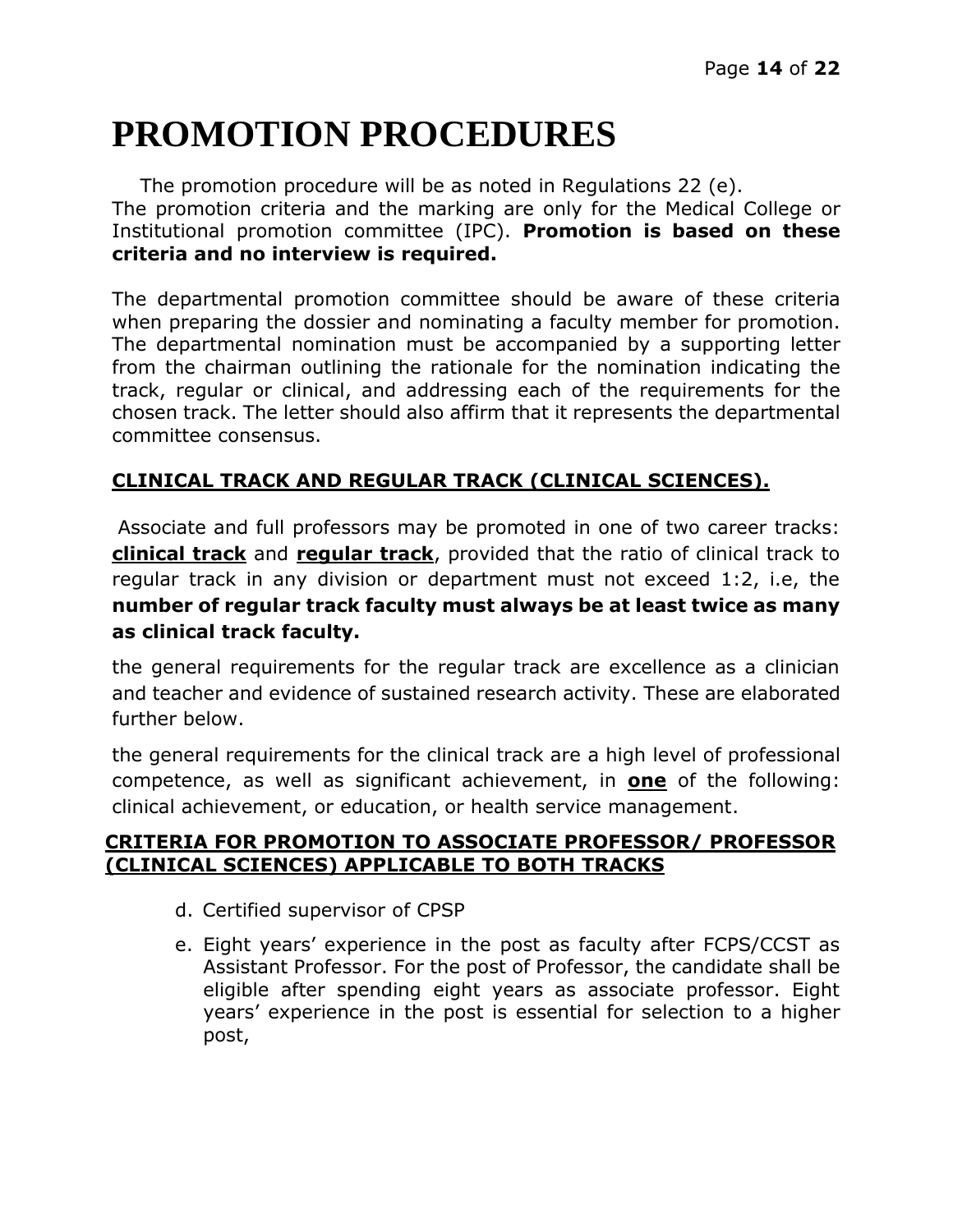- f. EXCEPT IN THE CASE OF ACCELERATED PROMOTION FOR OUTSTANDING MERIT (Scores 70% or more) when appointment may occur after a minimum of 4 years as assistant professor or associate professor for promotion to associate or full professor respectively, and the candidate must meet all requirements for regular promotion and also have:
	- i) At least 8 first or corresponding author papers in the post (one per year) IN ADDITION TO whatever paper requirement existed for the previous post.
	- ii)Evidence of outstanding clinical performance documented by letters from peers, with specifics (i.e. it isn't adequate to say "he's a great clinician" – specific instances must be documented).
	- iii) Recognition as an excellent teacher, properly documented.
	- iv) CME activities (At least 15 conferences/workshops during the current post).
	- v) Member of an academic or administrative committee of an institution.

#### **REQUIRED QUALIFICATIONS FOR PROMOTIONS TO ASSOCIATE & FULL PROFESSOR (CLINICAL SCIENCES):**

- a. At least 6 first/corresponding author publications in a PMC recognized journal in present post, for Regular track in current port, or
- b. Three first/corresponding author publications which may be research, review or editorials in a PMC recognized journal in current post for Clinical track.
- c. CPSP/HEC approved supervisor

#### **SCORING TABLE for IPC for REGULAR TRACK**:

|              |      | Maxi |
|--------------|------|------|
| $\sim$<br>5. | Item | mum  |
| no           |      | mark |
|              |      | ∼    |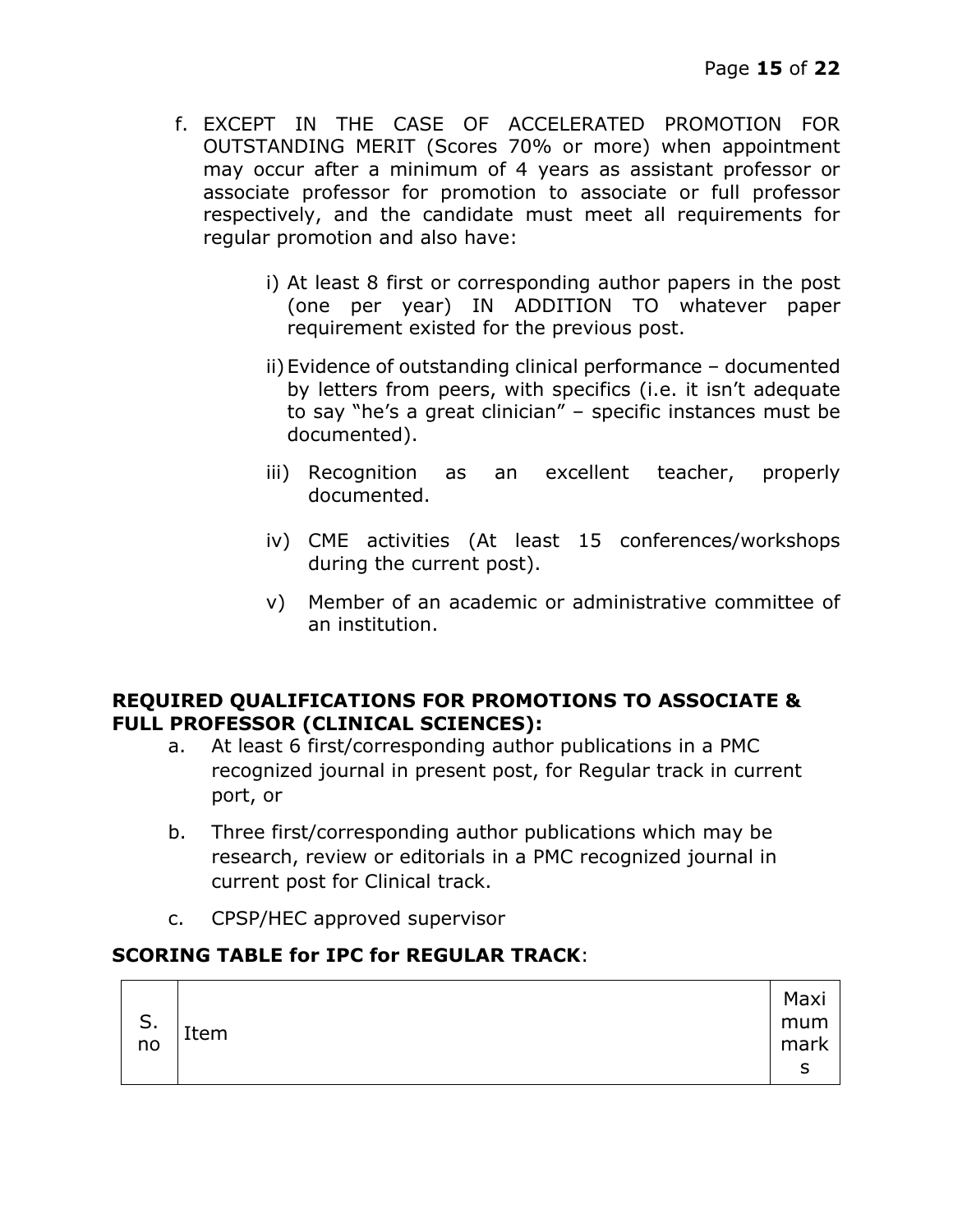| 1              | Research publications over and above 6 mandatory papers<br>(as first / corresponding author) $1$<br>(see definition) |                                                                                                                                                                                                                                       |    |
|----------------|----------------------------------------------------------------------------------------------------------------------|---------------------------------------------------------------------------------------------------------------------------------------------------------------------------------------------------------------------------------------|----|
| 2              | Excellent clinician <sup>2</sup> (see definition)                                                                    |                                                                                                                                                                                                                                       |    |
| 3              | Excellent teacher <sup>3</sup> (see definition)                                                                      |                                                                                                                                                                                                                                       |    |
| $\overline{4}$ | CME Credit hours [0.1 mark / credit hour]                                                                            |                                                                                                                                                                                                                                       |    |
| 5              | Scholarly<br>activities                                                                                              | Presentations at National or International<br>Conferences (with paper/ abstract presentation)<br>(1 mark for each), Workshop/symposia organiser<br>(1 mark for each)<br>Editor of Nationally recognized Journal (2 marks<br>for each) | 10 |
|                |                                                                                                                      | a) Review article, meta-analysis, editorial in<br>recognized journal 0.5 marks each<br>b) Reviewer of journal article 0.5 marks each                                                                                                  |    |
| 6              | Administrative activities <sup>4</sup>                                                                               |                                                                                                                                                                                                                                       |    |
| $\overline{7}$ | Personal qualities and reputation <sup>5</sup>                                                                       |                                                                                                                                                                                                                                       |    |

# **SCORING TABLE for IPC for CLINICAL TRACK:**

| S.<br>no | Item                                                                                                                             | Maxim<br>um<br>marks |
|----------|----------------------------------------------------------------------------------------------------------------------------------|----------------------|
|          | CLINICAL ACHIEVEMENT <sup>6</sup><br>or<br>ACHIEVEMENT IN EDUCATION <sup>7</sup><br>or<br>HEALTH SERVICE MANAGEMENT <sup>8</sup> | 40                   |
| 2        | Excellent teacher <sup>3</sup> (see definition)                                                                                  | 15                   |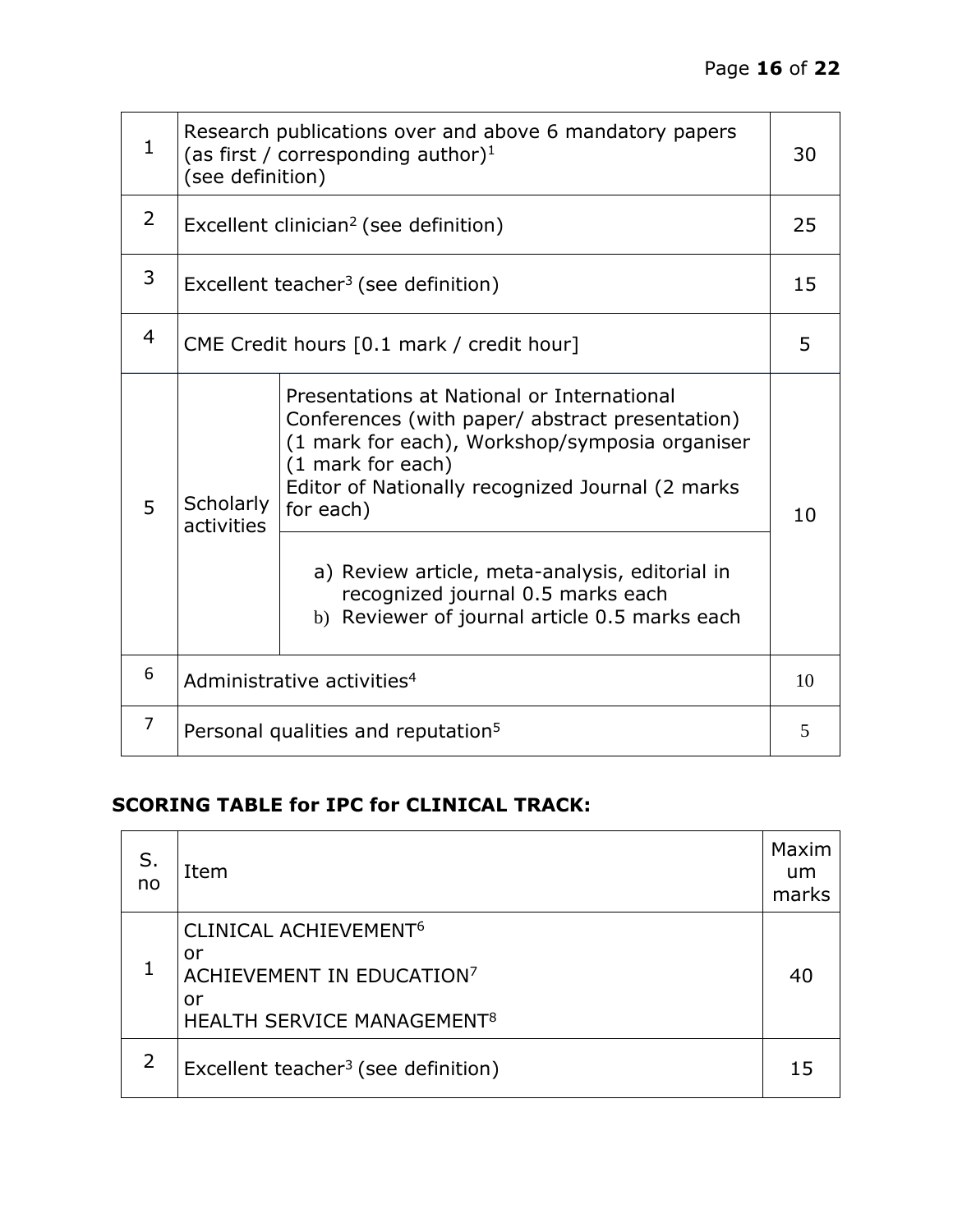| 3              | CME Credit hours [0.1 mark / credit hour]      |                                                                                                                                                                                                                                                                                                                                                                                                                       | 5  |
|----------------|------------------------------------------------|-----------------------------------------------------------------------------------------------------------------------------------------------------------------------------------------------------------------------------------------------------------------------------------------------------------------------------------------------------------------------------------------------------------------------|----|
| $\overline{4}$ | Scholarly<br>activities                        | Presentations at National or International<br>Conferences (with paper/ abstract presentation)<br>(1 mark for each), Workshop/symposia organiser<br>(1 mark for each)<br>Editor of Nationally recognized Journal (2 marks<br>for each)<br>a) Review article, meta-analysis, editorial in<br>recognized journal over and above mandatory 3<br>articles, 0.5 marks each<br>b) Reviewer of journal article 0.5 marks each | 20 |
| 5              | Administrative activities <sup>4</sup>         |                                                                                                                                                                                                                                                                                                                                                                                                                       | 15 |
| 6              | Personal qualities and reputation <sup>5</sup> |                                                                                                                                                                                                                                                                                                                                                                                                                       | 5  |

- 1. **Research Publications:** For assigning marks for publications the following considerations will apply:
	- i) First or corresponding author is a must.

ii)No marks will be given for the mandatory requirement of 6 papers as first or corresponding author in the current post

iii) For papers as first or corresponding author over and above the mandatory requirement of 6 papers, the marks will be assigned as follows:

- a) 5 marks for papers in recognized journals with impact fac tor  $>1.0$
- b) 2 marks for journals with impact factor  $>0.3$  < 1.0
- c) 0.5 marks for journals with impact factor  $>0.1$  <0.3
- d) 0.25 marks for journals in the PMC or HEC list, excluding the ones noted above.
- 2. **Excellent clinician** to be decided by DPC & verified by IPC and Dean. Excellence as clinician is assessed on the following basis: a. Written evaluations of national clinical stature by at least 2 colleagues and 2 referees from outside institutions (max 10 marks)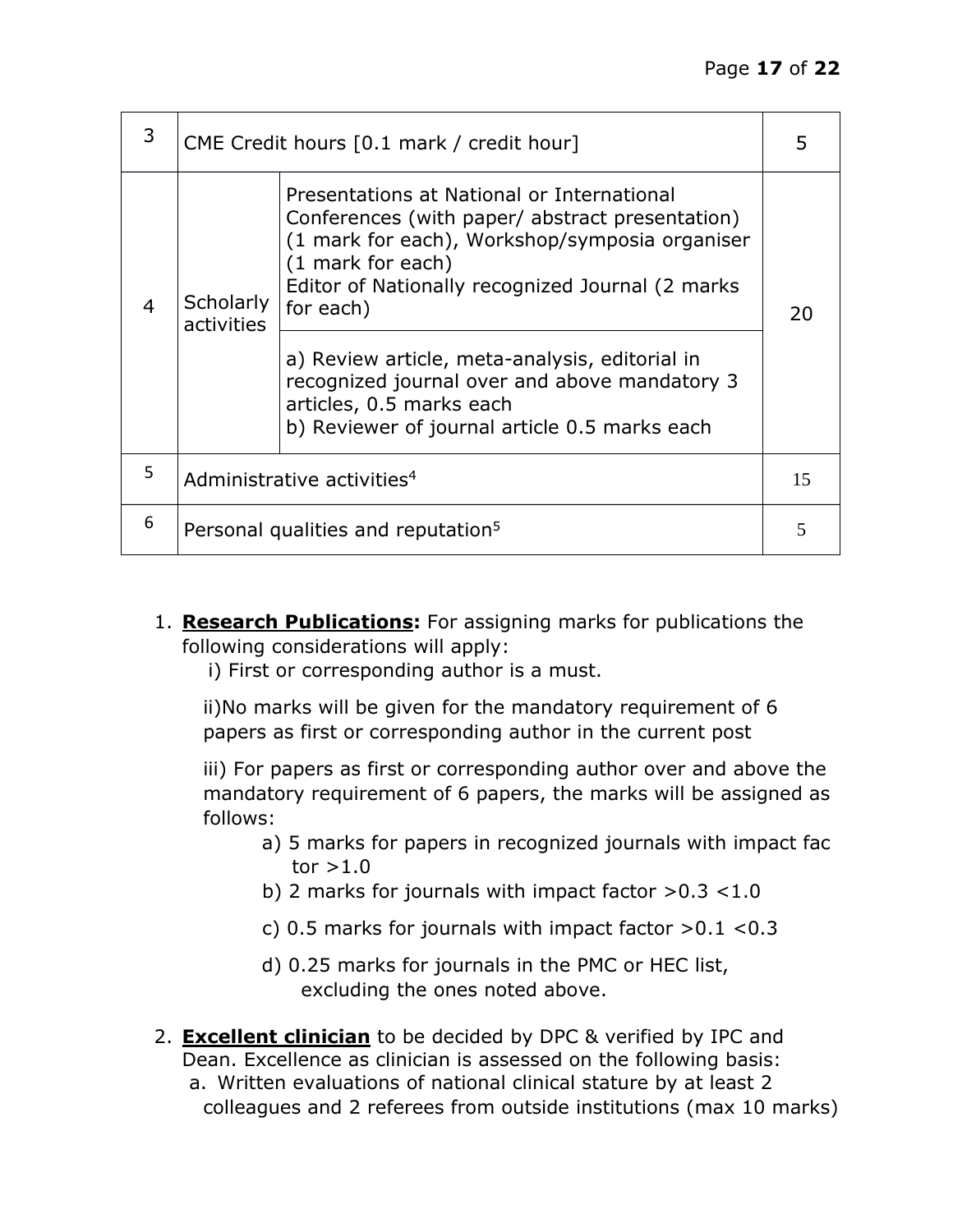b.Documented attendance and supervision of regular morbidity and mortality reports and clinical audit sessions at least on 2 monthly bases (max 5 marks)

c. Documented contribution to health system improvement (max 5 marks).

d. Documented development of new clinical skills and expertise resulting in additional clinical privileges in the current post (max 10 marks)

e.Obtaining additional recognized degree/diploma while in the post (max 10 marks)

- 3. **Excellent Teacher.** Defined as having the following qualities:
	- **a)** A minimum of 05 presentations per year in the current post on clinical and educational topics verified by different means (CPCs, Multidisciplinary meetings, workshops, conferences, CMEs) (max 10 marks)
	- **b)** Written evaluations from trainees and students (max 10 marks)

# 4. **Administrative Activities**:

a. Member (4 marks)/ chairman (6 marks) of different Hospital or Academic administrative committees (including inquiry committees)

# 5. **Personal Qualities and Reputation:**

- **i.** No legal cases relevant to faculty duties with adverse outcomes to the applicant
- ii. Good interpersonal relations with peers, students, trainees
- iii. No adverse comments/reprimands in file *(a minimum of 1 mark will be deducted for each adverse comment/reprimand in file)*
- 6. **Clinical Achievement**: development and/or improvement of clinical protocols and guidelines, or clinical programs, or quality initiatives that demonstrate objective positive impact in the quality of patient care. There must be objective evidence of the candidate's personal contributions to the development or improvement.

# 7. **Achievement in education**

a) the development of one of the following and objective demonstration of its positive outcomes. There must be objective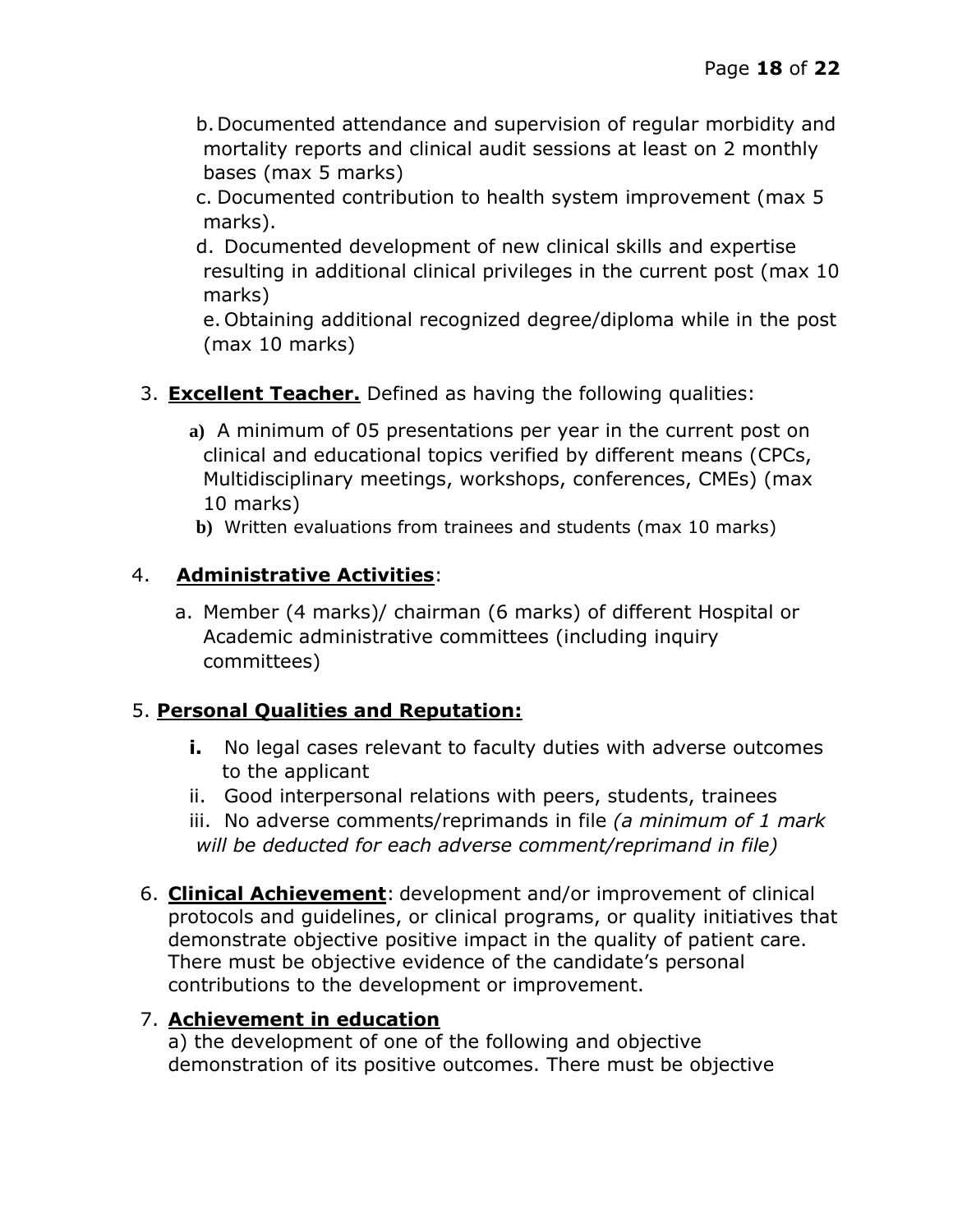evidence of the candidate's personal contributions to the development or improvement.

- a. New and/or innovative educational program
	- b. New and/or innovative curriculum
	- c. Leadership of new and/or innovative educational programs
	- d. New and/or innovative assessment tools
	- e. A recognized leader in the skills of mentoring/advising
- 8. **Health Service Management**: the development of clinical programs or clinical support programs which objectively improve the effectiveness, efficiency, safety, timeliness, patient-centeredness, or equity of health care delivery; development of effective physician leadership programs; and/or scholarly evaluation of health care delivery. There must be objective evidence of the candidate's personal contributions to the development or improvement.

**Total marks: 100 [60 marks necessary for routine promotion (at 8th year) and 70% & above for accelerated promotion after 4th year.**

**For promotion to professor, in the Regular track, special attention must be given to items 1 and 5; evidence of sustained research activity, with 8 research publications as associate professor and evidence of national and international recognition is ideal.**

**For promotion to Professor in the Clinical track clinical achievement or achievement in education or health service management must be new and in addition to that on the basis of which the individual was promoted to associate professor.**

#### **BASIC SCIENCES - CRITERIA FOR PROMOTION TO ASSOCIATE PROFESSOR/ PROFESSOR**

- a. Certified supervisor of Ph.D students (minimum of 3 students under current or previous supervision)
- b. Eight years' experience in the post as faculty after Ph.D or FCPS as Assistant Professor. For the post of Professor, the candidate shall be eligible after spending eight years as associate professor. Eight years' experience in the post is essential for selection to a higher post,
- c. EXCEPT IN THE CASE OF ACCELERATED PROMOTION FOR OUTSTANDING MERIT (Scores 70% or more) when appointment may occur after a minimum of 4 years as assistant professor or associate professor for promotion to associate or full professor respectively, and the candidate must meet all requirements for regular promotion and also have: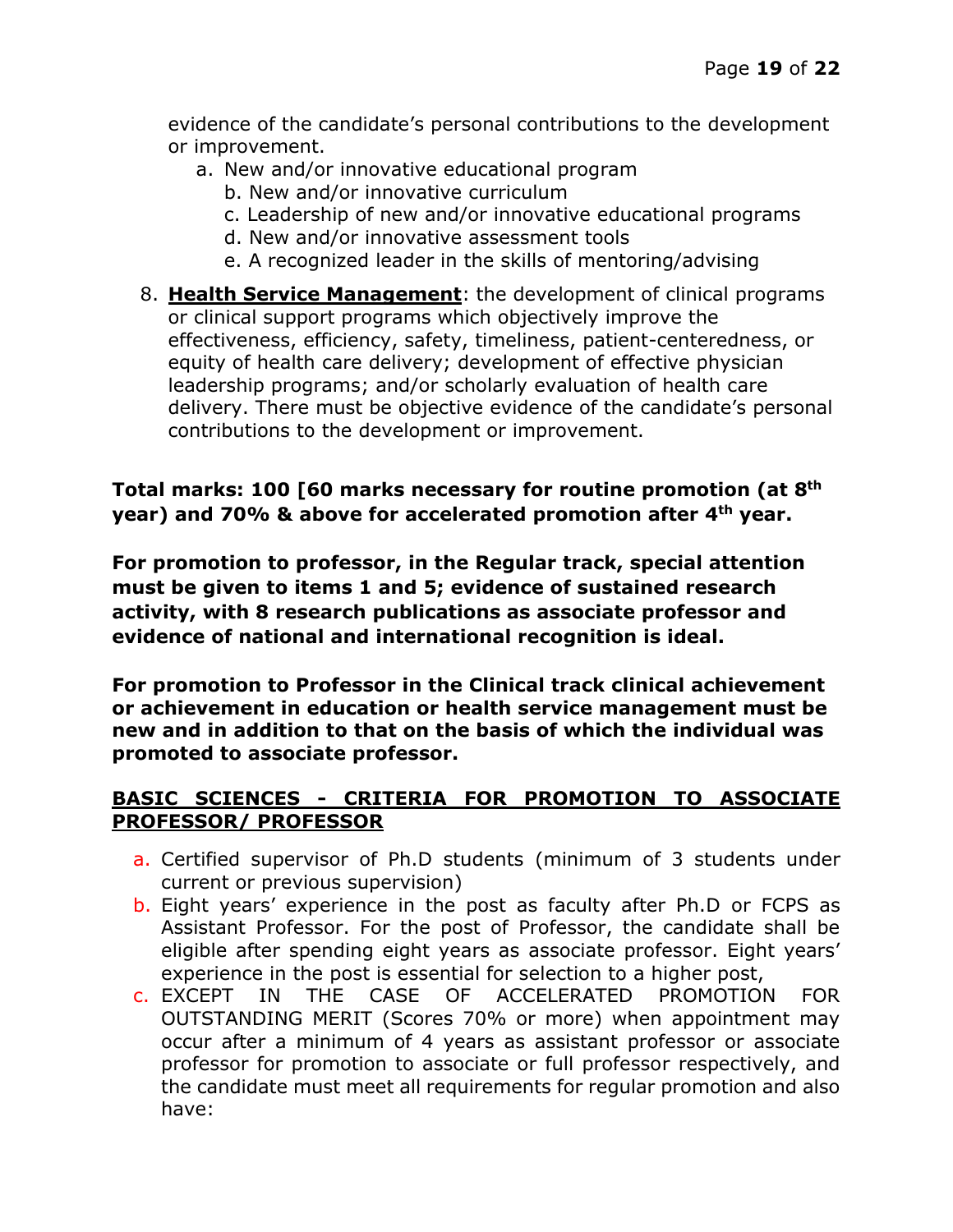- i) At least 8 first or corresponding author papers in the post (one per year) IN ADDITION TO whatever paper requirement existed for the previous post.
- ii) Evidence of outstanding teaching performance documented by letters from peers, with specifics (i.e., it isn't adequate to say "he's a great teacher" – specific instances must be documented). Supervisor for more than 5 Ph.D students, current or already graduated.
- iii) Recognition as an excellent teacher, properly documented.
- iv) CME activities (At least 10 conferences/workshops during the current post).
- v) Member of an academic or administrative committee of an institution.

#### **SCORING TABLE for IPC for BASIC SCIENCES PROMOTION:**

| S.<br>no       | Item                                            |                                                                                                                                                                                                                                           | Maximu<br>m marks |
|----------------|-------------------------------------------------|-------------------------------------------------------------------------------------------------------------------------------------------------------------------------------------------------------------------------------------------|-------------------|
| 1              |                                                 | ACHIEVEMENT IN EDUCATION <sup>1</sup>                                                                                                                                                                                                     | 25                |
|                |                                                 | Ph.D SUPERVISOR (5 marks for each Ph, D student in<br>addition to required 3 Ph.D students)                                                                                                                                               | 15                |
| $\overline{2}$ | Excellent teacher <sup>2</sup> (see definition) |                                                                                                                                                                                                                                           | 15                |
| 3              | CME Credit hours [0.1 mark / credit hour]       |                                                                                                                                                                                                                                           | 5                 |
| $\overline{4}$ | Scholarly<br>activities                         | Presentations at National or International<br>Conferences (with paper/ abstract<br>presentation) (1 mark for each),<br>Workshop/symposia organiser (1 mark for<br>each)<br>Editor of Nationally recognized Journal (2)<br>marks for each) | 15                |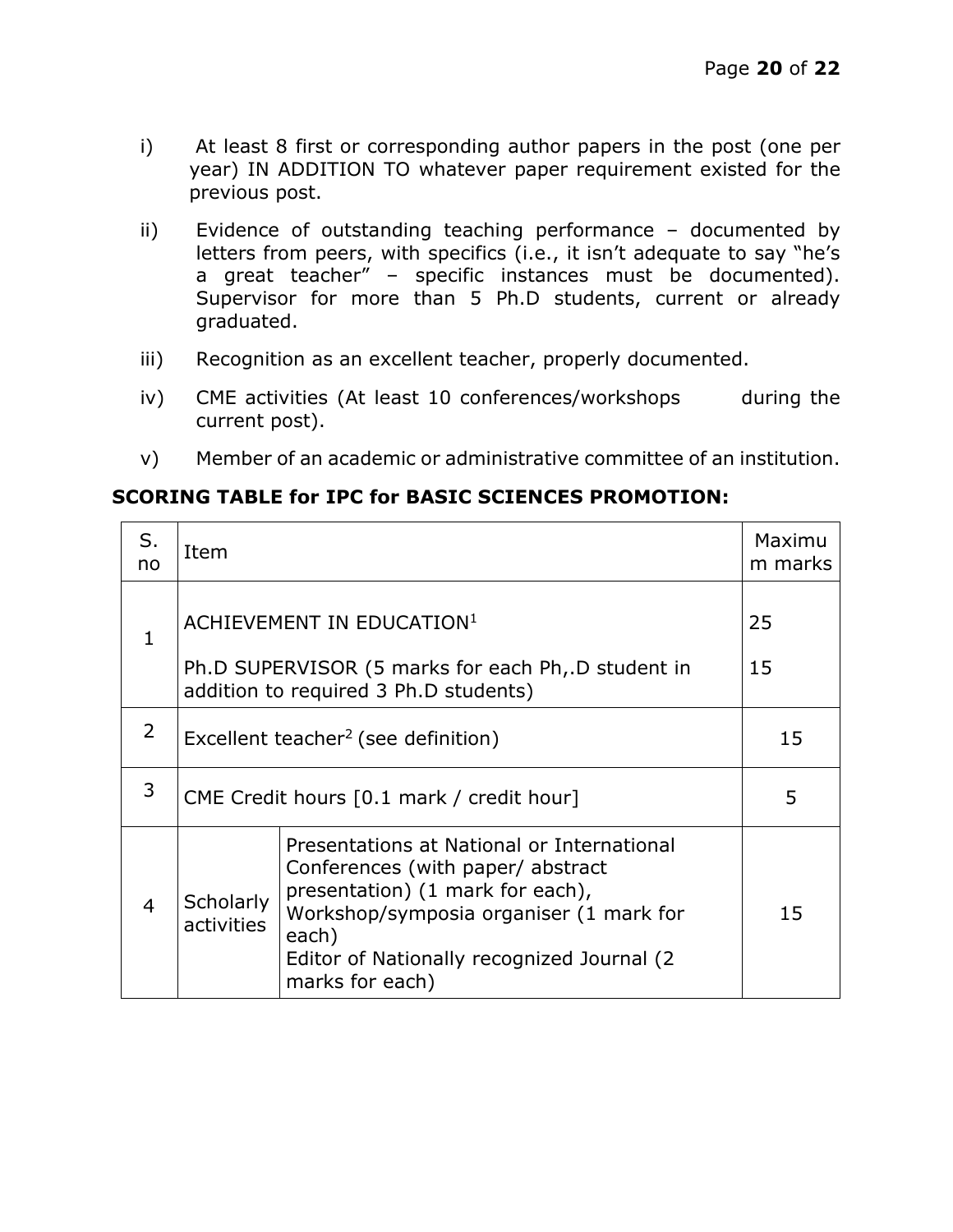|   |                                                | a) Review article, meta-analysis, editorial in<br>recognized journal over and above mandatory<br>3 articles, 0.5 marks each<br>b) Reviewer of journal article 0.5 marks each |    |
|---|------------------------------------------------|------------------------------------------------------------------------------------------------------------------------------------------------------------------------------|----|
|   |                                                | Administrative activities <sup>3</sup>                                                                                                                                       | 15 |
| 6 | Personal qualities and reputation <sup>4</sup> |                                                                                                                                                                              |    |

#### **1) Achievement in education**

a) the development of one of the following and objective demonstration of its positive outcomes. There must be objective evidence of the candidate's personal contributions to the development or improvement.

- a. New and/or innovative educational program
	- b. New and/or innovative curriculum
	- c. Leadership of new and/or innovative educational programs
	- d. New and/or innovative assessment tools
	- e. A recognized leader in the skills of mentoring/advising

#### 2) **Excellent Teacher.** Defined as having the following qualities:

- i) A minimum of 05 presentations per year in the current post on clinical and educational topics verified by different means (CPCs, Multidisciplinary meetings, workshops, conferences, CMEs) (max 10 marks)
- ii) Written evaluations from trainees and students (max 10 marks)

### **4) Administrative Activities**:

b. Member (4 marks)/ chairman (6 marks) of different Hospital or Academic administrative committees (including inquiry committees)

#### **4. Personal Qualities and Reputation:**

- **i.** No legal cases relevant to faculty duties with adverse outcomes to the applicant
- **ii.** Good interpersonal relations with peers, students, trainees

**iii.** No adverse comments/reprimands in file *(a minimum of 1 mark will be deducted for each adverse comment/reprimand in file)*